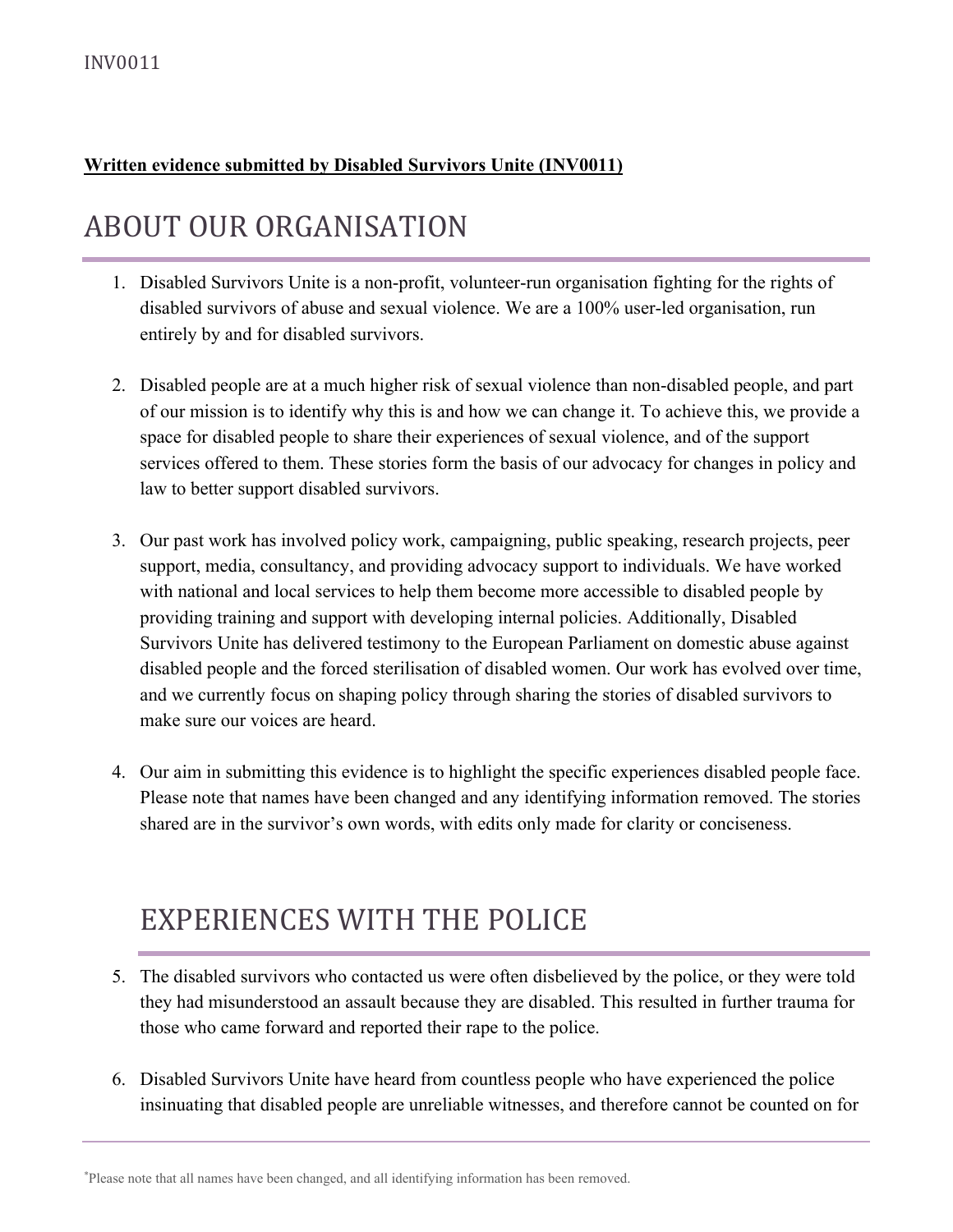accurate reports. There were even comments suggesting that disabled people are not 'attractive enough to be assaulted.'

7. Nancy\* was regularly sexually abused by her grandfather, starting when she was 11 years old. This was reported to the police, but they refused to believe her due to her being autistic. She shares:

*"My school called the police when I disclosed at 15 and I underwent an interview, after which my parents were told that I had simply misunderstood his actions due to my Autism and the case was dropped. He went on to abuse a number of other people in the next five years, but the abuse I was subjected to was never brought up again even though he was prosecuted for the other (less serious as far as the law goes) incidents, and he died without ever facing consequences for his abuse of me."*

- 8. The reluctance of police officers to believe or trust victims because of their disability is something we have heard often through our work at Disabled Survivors Unite. The threads connecting these stories are an unwillingness to believe disabled survivors, and the utilisation of disabilities in allowing the perpetration of abuse and sexual violence to continue without consequence.
- 9. As you will read in the following two stories, the impact of coming forward and not being believed due to your disability, or even having it be the reason your case is shut, is absolutely devastating. And it happens far too often.
- 10. Robin\* shares that the police were dismissive, and called Robin's credibility into question due to their disability:

#### *"I had no justice. I have a developmental disability.*

*I was sexually assaulted and abused at work. When it finally came out what happened the bosses focused on my condition and whether my abuser knew about it. They strongly advised me not to call the police. It was dealt with internally.*

*Months later my mental health was a mess and I was taken to A and E. They told the police what happened. The police turned up in the night and then twice in the next two days. They focused on my condition and whether I was credible. I was talked over constantly.*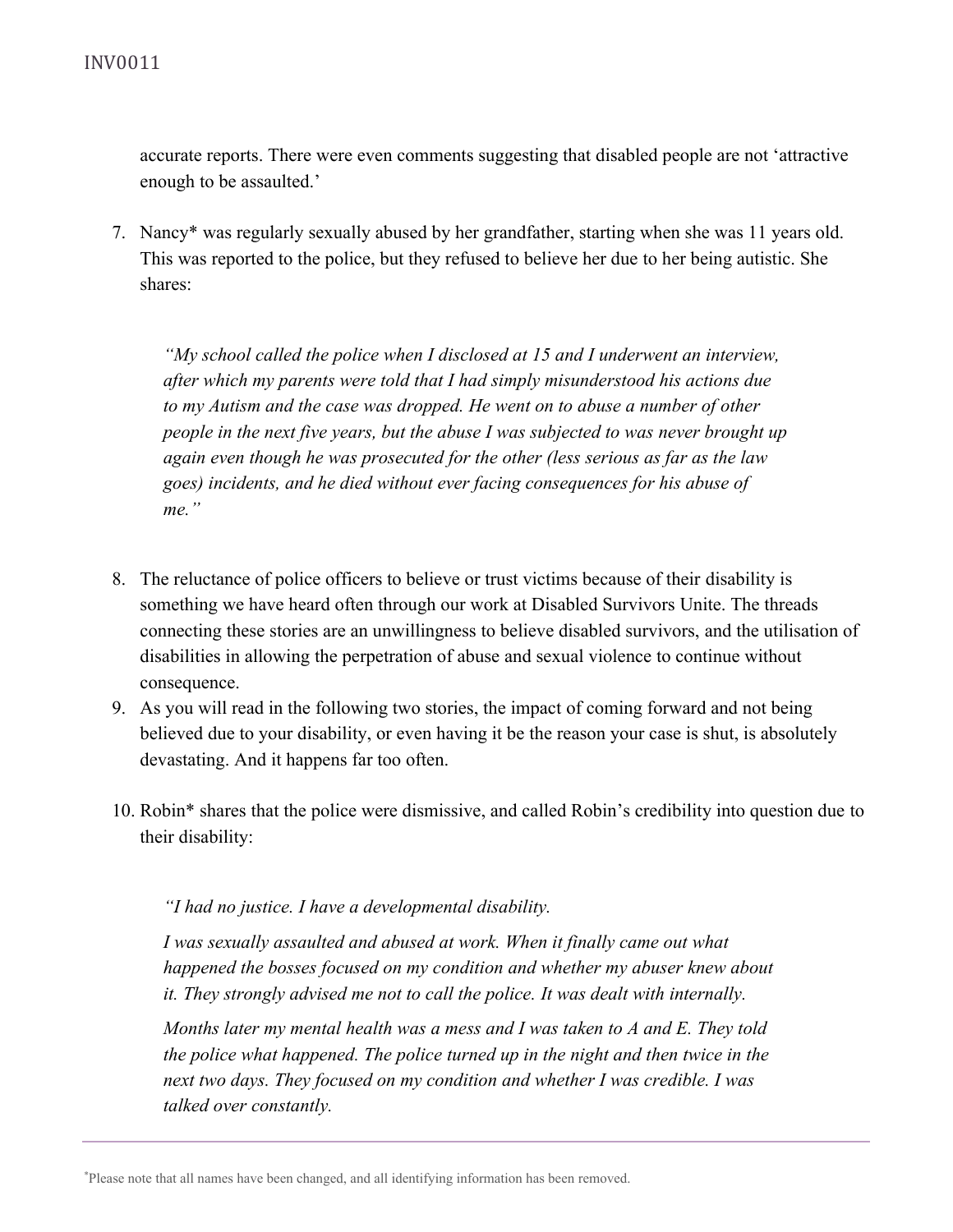*Rape crisis said they could help me take the case to court but I was advised not to my family and it was hinted by the police officer too. My mental health was very low and I wasn't well.*

*In the end I asked for time to think about it before a deadline they had set for the case. They agreed to this but then never called me back. I never heard from the police again. That was it. It really upset me and the whole experience set me back a long way mentally. I am safe now."*

11. Diya\* shares that she was discounted to such a point that she questioned her own sanity:

*"I was made to feel like I had lost my mind. The recording I had of the incident was not found and I was made to feel as if I had imagined being assaulted. To the point where I spoke to my ISVA about being insane instead of being a victim. I convinced myself I was crazy. Of course my mental health was to blame and I was delusional.*

*I was threatened with being charged with wasting police time and other offences. A month after the incident the initial forensic came back with positive DNA from a man. Two months after it was a match for someone in the database.*

*They arrested the man. Who denied knowing me or anything about me, later he admitted the sex.*

*My case was dropped about 5 months later for fear it could damage my well-being as it was my word against his. I asked for reconsideration and the man was charged.*

*A few months later they dropped the case because it was not going to be successful. They used my mental health as a chip, it was the reason behind all their decisions no matter how hard I tried to prove I could cope, it was never enough."*

12. Michael\* was sexually assaulted by a paid carer whilst receiving their help getting washed. Later, the carer said that what happened had been misinterpreted, that he was just "being helpful and thorough." Michael reported the incident to the care agency, and after speaking with them and his Social Worker, he decided to report the assault to the police.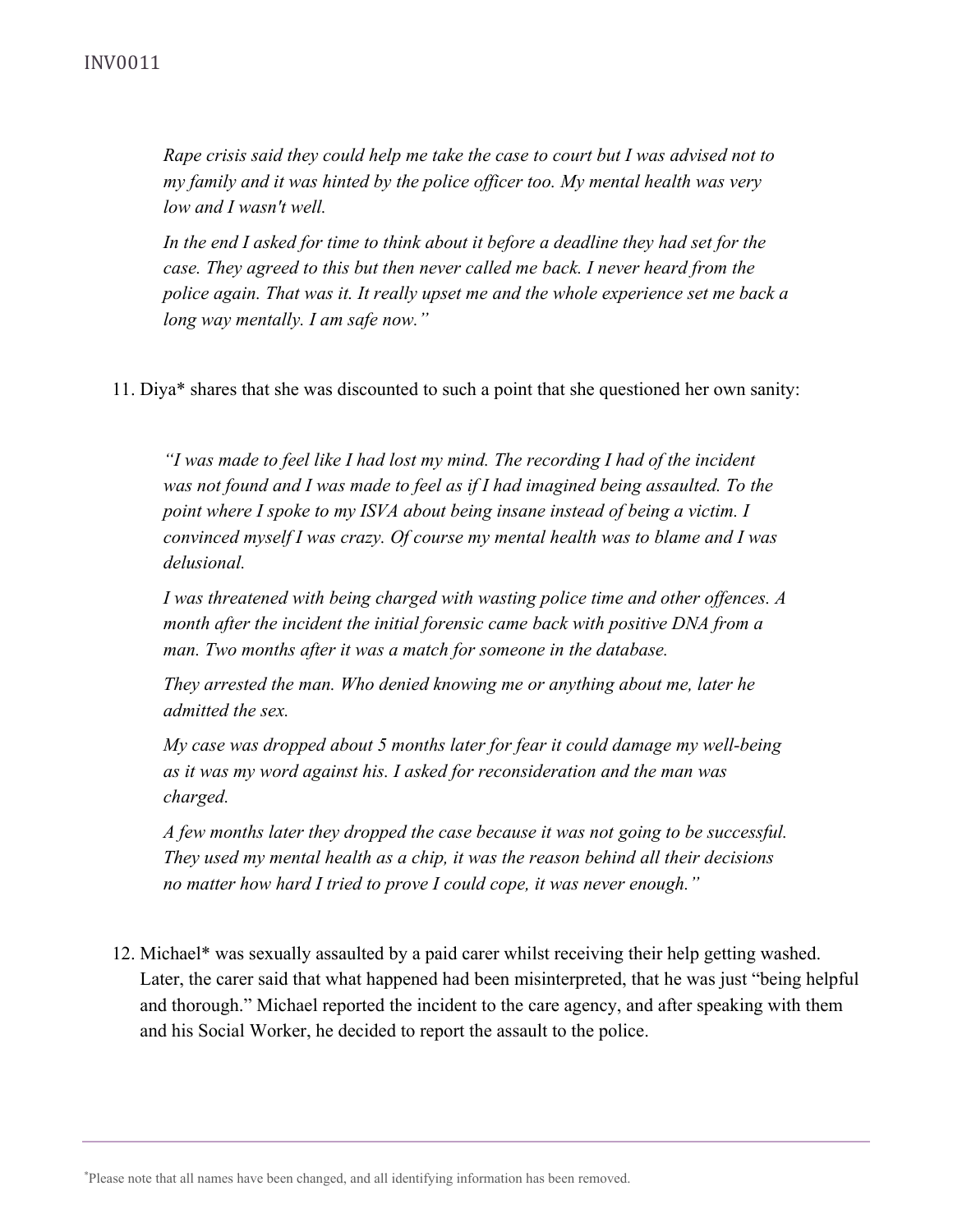*"Whilst the policewoman was very nice, I was advised that the matter could not be taken further as there was no evidence it was my word against his. What really bugs me, apart from what happened is the fact that the perpetrator has been able to get away with it, keep his job and escaped with this scot free?"*

*Michael has since found out further complaints have been made against this carer, he said: "I wasn't the first and unquestionably won't be the last. I have no idea how but this man needs stopping."*

## WHY PEOPLE CHOOSE NOT TO REPORT

- 13. People choose not to report sexual violence to the police for many reasons. As mentioned above, many disabled survivors have found the police dismissive, or sometimes outright insulting. Some people are not believed because of disability, and some cases are not pursued as a disability is deemed to make the person an "unreliable witness." Disabled Survivors Unite have heard from several people who decided not to report due to an expectation that they would not be taken seriously because of how their disability presents itself.
- 14. When Diana\* was 16, she was drugged at a party. Her friends thought she was unwell and took her to a bedroom to rest, where she was assaulted. She decided not to report it.

*"My attacker came into the bedroom where I was laying semiconscious and raped me there. I was unable to make a noise or move because my body wouldn't move the way I wanted it to, but I was definitely unresponsive to this person's advances and I was crying during the assault.*

*I don't know who the rapist is because I'm blind. He never spoke while in my company so I have no way of even identifying him by his voice. I never reported the assault for this reason.*

*I felt disgusted for myself, anger at my own vulnerability, and guilt at my own inability to report this person who might have raped someone else because I couldn't put him away."*

15. It is also important to highlight that disability communities exist, and some are very close-knit, so stories about poor treatment by the police do spread and can be incredibly discouraging. We have also heard from survivors who attended 'special schools' and felt they could not report due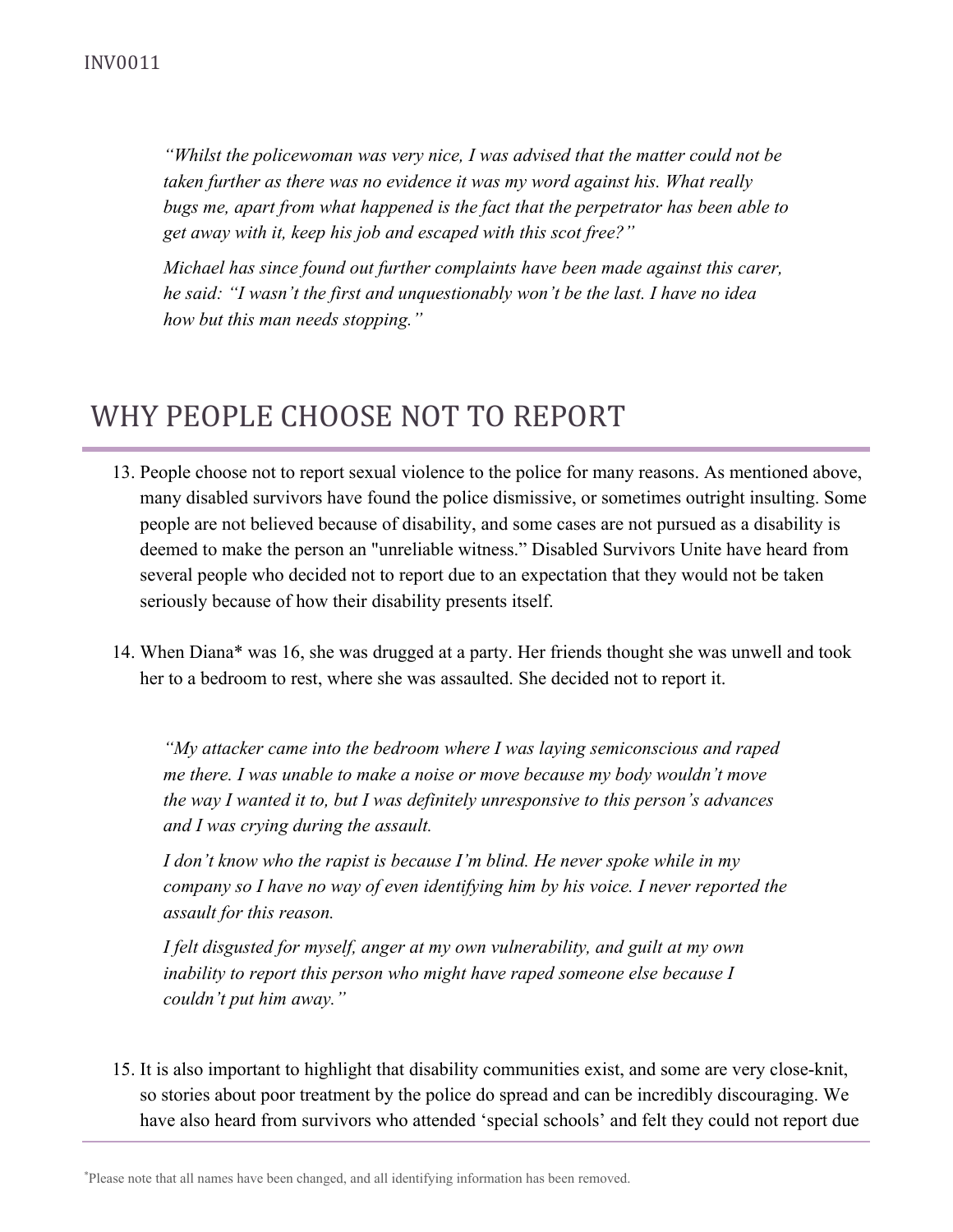to being outed because of how small the community is. For this reason, we are unable to even include the stories they have shared due to the possibility of identification, even several years after the fact.

- 16. Additionally, while we are focusing on disabled survivors in this submission, we feel that it is important to highlight that this is happening on a more universal level. There is such a significant mistrust in the criminal justice system and the police that a large portion of young people truly feel it is pointless to come forward and report a sexual assault. The massive drop in rape prosecutions is known publicly, and therefore it often seems pointless to subject yourself to what is an extremely invasive, humiliating, and re-traumatizing experience. The stats and numbers you will see repeated in these submissions represent real people, a whole generation that has comeof-age feeling that nothing will be done if they are raped.
- 17. Alex\* reported to the police and regrets it:

*"As someone who has reported their rape to the police, I would struggle to encourage anyone else to do so due to how poorly handled it was. I want to make it explicit just how awful going to the police was: I was drugged by a stranger and raped, and the thing that genuinely broke me was the lack of care, lack of humanity of the police handling my case. It truly re-traumatised me. It's been a couple of years and, to this day, I still feel the panic rising anytime I'm near a Metropolitan police officer or see the uniform. I'm not alone. I don't know a single person whose case went to court. The lack of trust is so deep now, most young people know it's pointless to come forward. Why subject yourself to the humiliations and process when you know nothing will come of it?"*

- 18. Disabled Survivors Unite also know from our work around domestic abuse that disabled people in romantic relationships can struggle to come forward, because their abusive partners are often seen in a positive light. Due to disability discrimination, the partners of disabled people are automatically assumed to be 'caring' for a disabled person, and often disabled survivors will get dismissive responses such as, "You should be happy anyone is putting up with you. Your partner is a saint for dealing with your disabilities day after day."
- 19. Taylor\* decided not to report being raped by the person they were married to, and shared their story with us: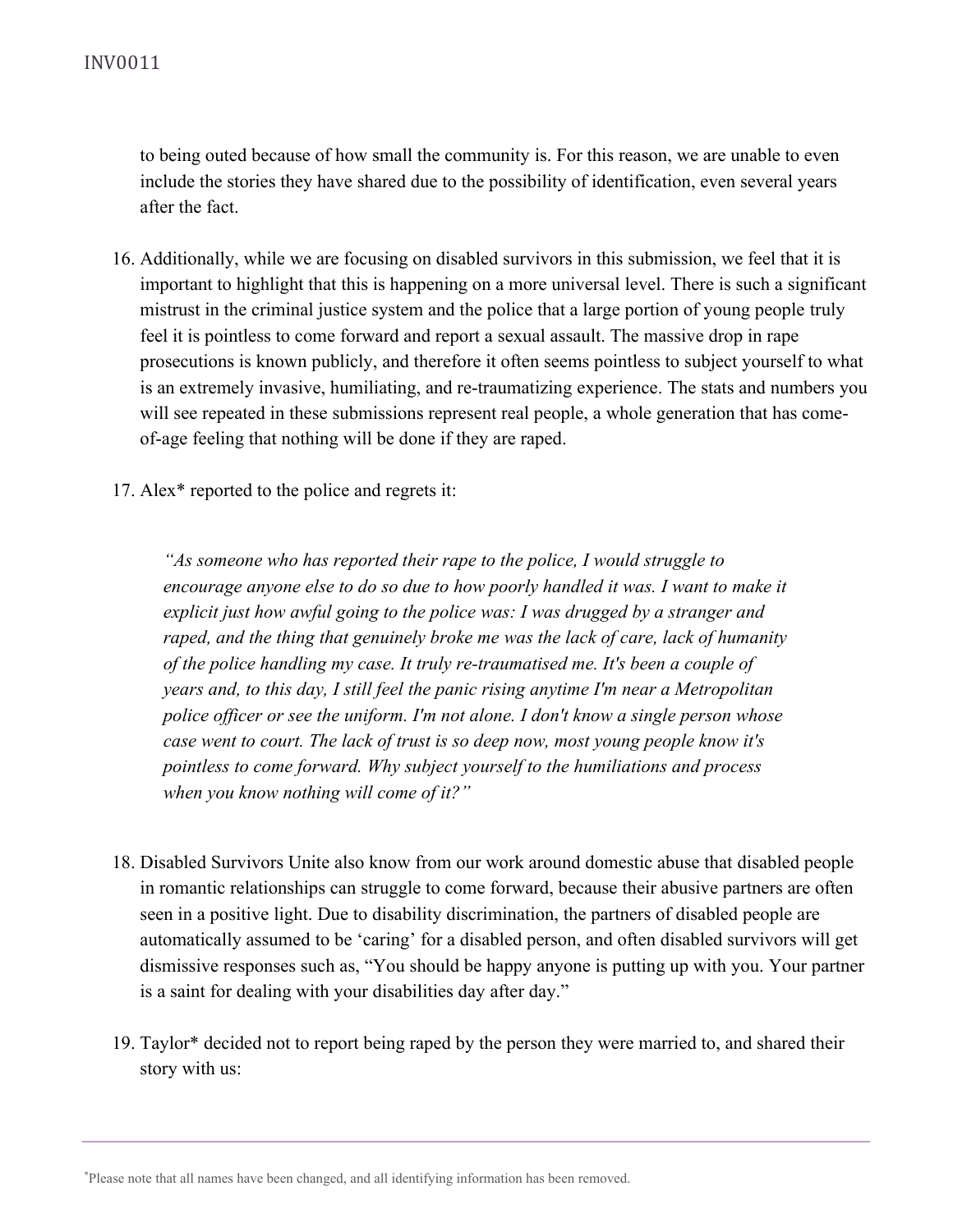*"How do you talk about or report rape in marriage when you are told you consented to it when you married the person? The trauma of the violation is profound... if it goes to court, one has to relive this... treated as a criminal, like you are the one who has committed the crime... I recoil at the thought. I am not in the relationship any more, but twelve years on still broken. I don't know the answer, because it's complex."*

## RECOGNISING ABUSE

- 20. During our work these past few years, there has been a common theme: an overwhelming amount of people that have reached out to us say they did not realise they had been sexually assaulted, sometimes not until several years after the fact. This is an issue that Disabled Survivors Unite believe plays a significant role in why disabled survivors do not report rape to the police.
- 21. Fatima\* did not know that she had been raped until almost a year after leaving the relationship. She wrote this about her experiences:

*"I didn't know I was being raped because my autistic brain thinks literally, and abuse is often more subtle. It turns out rapists don't always say "I am going to rape you". Sometimes, rapists say "Why not? Why not? It'll be fine! Do you still love me? Then why not?"*

*I didn't know I was being raped because I didn't really know what a healthy relationship looked like, and I assumed he was it. He says he loves me, he keeps wanting to see me and wanting sex so he must love me, and that means he "needs" sex and I should let him have it, right? The idea that people and particularly men "need" sex is so pervasive that the actual needs of others are considered less important, and nobody told me otherwise. I also thought it was romantic that he'd say "shut up" and then force me into a kiss – just like the movies, right?"* <sup>1</sup>

22. On a basic level, you cannot report something you do not realise is a crime. To help increase the rate of reporting, Disabled Survivors Unite recommends ensuring that every young disabled person in this country is provided with comprehensive, accessible, and inclusive Relationships

<sup>&</sup>lt;sup>1</sup> Read Fatima's story in full here: <https://disabledsurvivorsunite.org.uk/index.php/2018/03/02/the-sixth-restoryteller/>

<sup>\*</sup>Please note that all names have been changed, and all identifying information has been removed.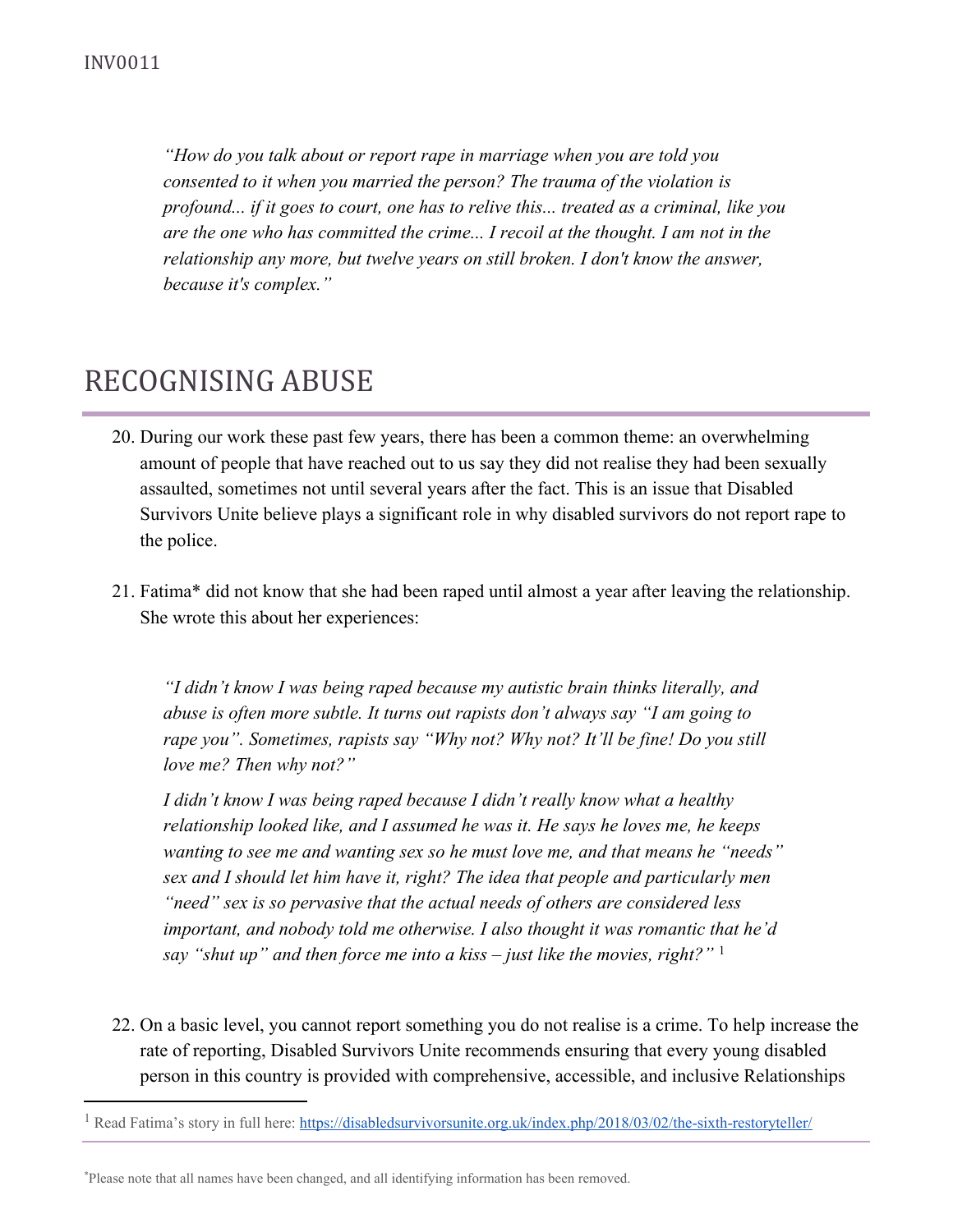and Sex Education, with lessons that include disabled people's experiences and are available in accessible formats, such as British Sign Language, Easy Read, and Braille.

23. Many disabled children do not receive RSE at school. Special schools often do not run these classes, and disabled children are often removed from the classes in mainstream schools. This means disabled people are not being given the tools to identify and report abuse. While we hope to see this change with the government's new RSE guidance, it feels important to highlight this issue, as it has come up frequently in Disabled Survivors Unite's work.

### AFTER REPORTING

- 24. Independent Sexual Violence Advisors can be a good source of support for people who have been victims of sexual violence. However, most IDVAs are not trained in-depth on how to work with and support disabled survivors. Disabled Survivors Unite champion the creation of specialist advisors who are trained to work with marginalised communities, including disabled people. In addition, more funding needs to be set aside for the creation and maintenance of specialist services that work with marginalised communities.
- 25. Alex\* struggled to find support after reporting being raped:

*"Upon hearing that my case would not go forward, I tried to kill myself. I remember waking up in the hospital bed with an apologetic doctor explaining that England didn't have any support* set up for "people like me" - autistic rape victims. I didn't believe her at first, but after reaching *out for support several times, I sadly realised that she was right."*

- 26. Both disabled survivors and support providers have spoken to us about being told similar things, especially regarding autistic survivors. There have even been several incidents of an organisation referring victims to outside support agencies, only for the referrals to be denied because the victims were autistic.
- 27. Through our work at Disabled Survivors Unite, we have spoken with hundreds of survivors, none of whom had their cases go to court. We feel this is incredibly important to highlight in this submission, because it reveals how frequently disabled survivors are disbelieved.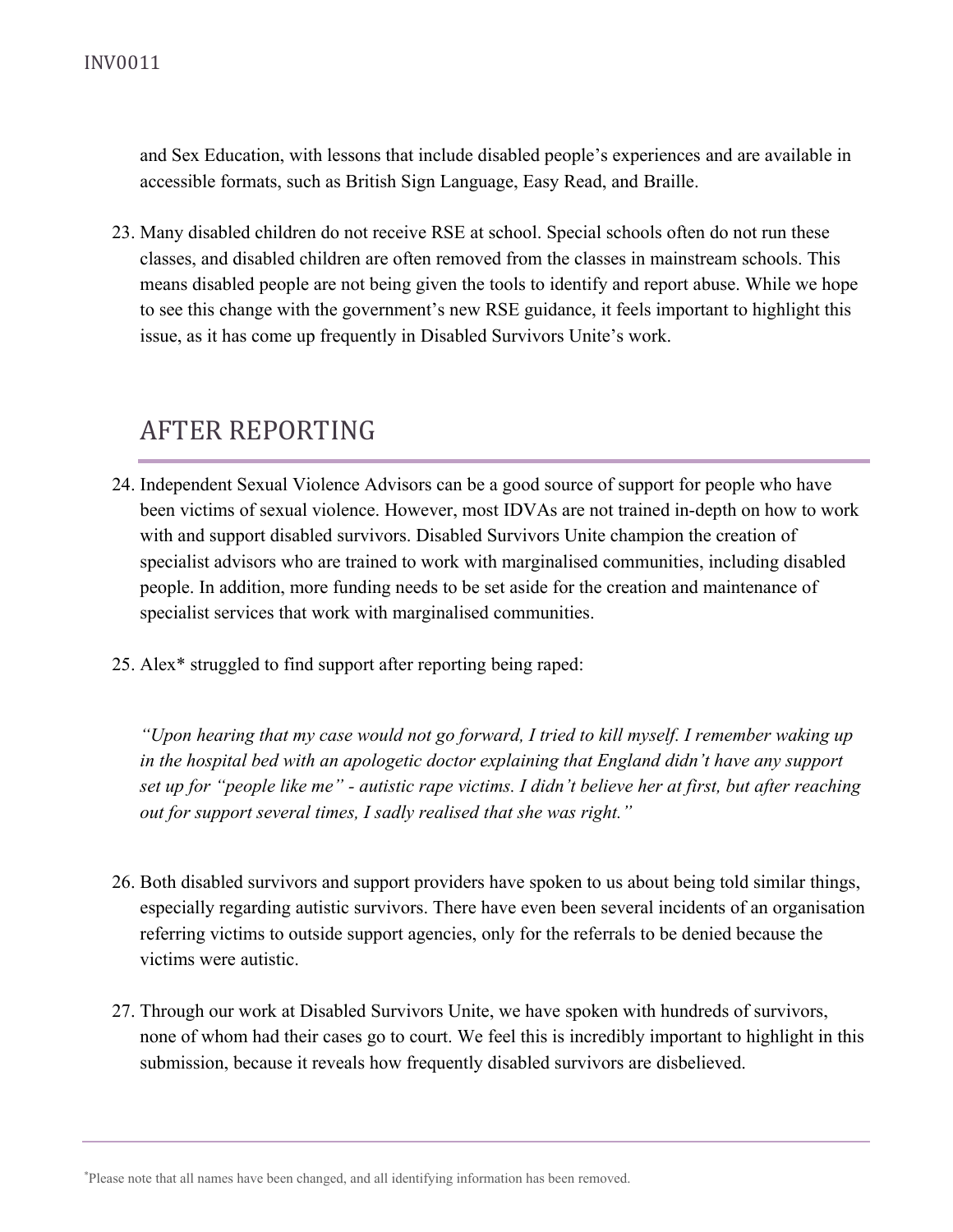28. Barriers exist at every level, and many courts are not accessible to disabled people. In fact, recent research by Bolt Burdon Kemp found that only 2% of Britain's courthouses are fully accessible.<sup>2</sup> Even if an accessible court is chosen, we would argue that disabled survivors would benefit from automatically having pre-recorded cross-examinations put in place.

### OUR RECOMMENDATIONS

- 29. Disabled Survivors Unite believe these recommendations could work towards ensuring disabled survivors are supported rather than retraumatised.
- □ That all those who work with survivors receive comprehensive, thorough, and mandatory training on disability, the unique experiences of disabled survivors, and how to properly support us. This includes, but is not limited to, Police Officers, Sexual Assault Referral Centre staff, Independent Sexual Violence Advisors, Solicitors, Barristers, and Judges.
- □ That Police Officers are required to ask victims whether they are disabled and need any adjustments made. This is necessary because during such a difficult time survivors may be unable to identify they need to explain their disability and needs. Many disabilities are not visible or apparent.
- $\mathbb D$  The role of an appropriate adult<sup>3</sup> is extended and made available for vulnerable victims of crime. Victims need an independent party to safeguard their rights and welfare, just as those suspected of a criminal offense do.
- Creation of Specialist Independent Sexual Violence Advisors that are trained to work with communities who have specific needs, such as disabled people.
- $\mathbb{Z}$  Ensuring that the venues which survivors need to attend, such as police stations and courts, are accessible to all disabled people. Information and support need to be provided in an accessible format, such as British Sign Language, Easy Read, and Braille.
- Automatic designation of all sexual assault cases involving disabled complainants into the S28 pre-recorded cross-examination pathway.<sup>4</sup>

<sup>4</sup> Guidance HMCTS services: Section 28 pre-recorded cross-examinations [https://www.gov.uk/guidance/hmcts-services](https://www.gov.uk/guidance/hmcts-services-section-28-pre-recorded-cross-examinations)[section-28-pre-recorded-cross-examinations](https://www.gov.uk/guidance/hmcts-services-section-28-pre-recorded-cross-examinations)

<sup>&</sup>lt;sup>2</sup> Only 2% of Britain's civil and criminal courthouses are fully accessible <https://www.boltburdonkemp.co.uk/campaigns/only-2-percent-british-courthouses-fully-accessible/>

<sup>3</sup> What is an appropriate adult? <https://www.appropriateadult.org.uk/information/what-is-an-appropriate-adult>

<sup>\*</sup>Please note that all names have been changed, and all identifying information has been removed.